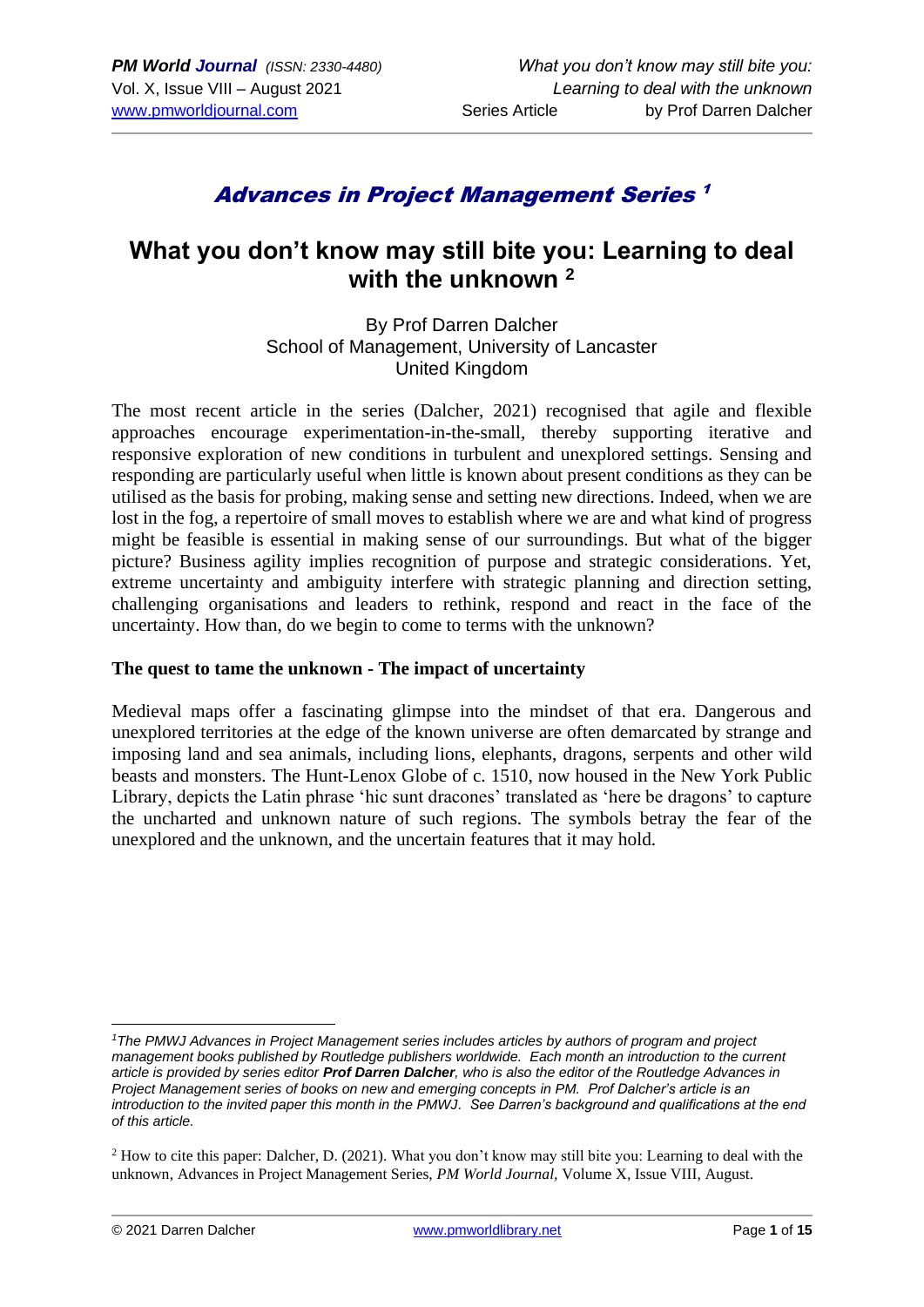

The apparent distrust of the unknown stems from human preoccupation with knowledge and perfection. The quest for knowledge has played a major part in the intellectual development and evolution of individuals, societies and cultures over many generations and cultures. Socrates viewed knowledge as a virtue, a path to perfection. Prometheus was punished for bringing knowledge to the world, and Faust for wanting it too much.

Yet, knowledge has continued to feature as a defining commodity and a measure of progress. Aristotle, reflecting the height of Greek philosophy observed that '*all men by nature desire knowledge*', while Socrates proclaimed that the only good is knowledge and the only evil is ignorance.

### **A life less certain**

According to the Oxford Dictionary, *certainty* implies conviction or perfect knowledge, free of doubt. The idea of attaining perfection without entertaining doubt is attractive. British-Canadian physicist F. David Peat (2002) asserts that early theorists believed that science delivered this promise of certainty: built on the foundation of fact and constructed with unbiased and trustworthy tools, science would ultimately produce objective and proven knowledge.

Such a deterministic mode of thinking is predicated on the assumption that every effect has a discernible cause, thereby enabling prediction, determinism and observation, and—above all a high degree of certainty. French novelist, Victor Hugo ruminated about a time ushered in by science, which will feature an end to surprises, calamities, catastrophes, and also to disputes, illusions and parasitisms (Finkielkraut, 2005). Indeed, as recently as 1900, Lord Kelvin, the President of the Royal Society, claimed that everything that was to be known in science was already known. The combination of Newton's and Maxwell's theories were considered capable of explaining every phenomenon, thereby laying the ground for a unity of knowledge. Science could thus herald the arrival of an era of certainty, the ultimate prize in humanity's continuing quest for knowledge.

Paradoxically, the human pursuit of knowledge was meant to lead to a stable and well understood life, where the unity of knowledge would provide safety and predictability. Yet, despite this optimism, the grand amalgamation of ideas and knowledge would ultimately prove futile as economics, wars and advances in science—especially quantum physics, relativity and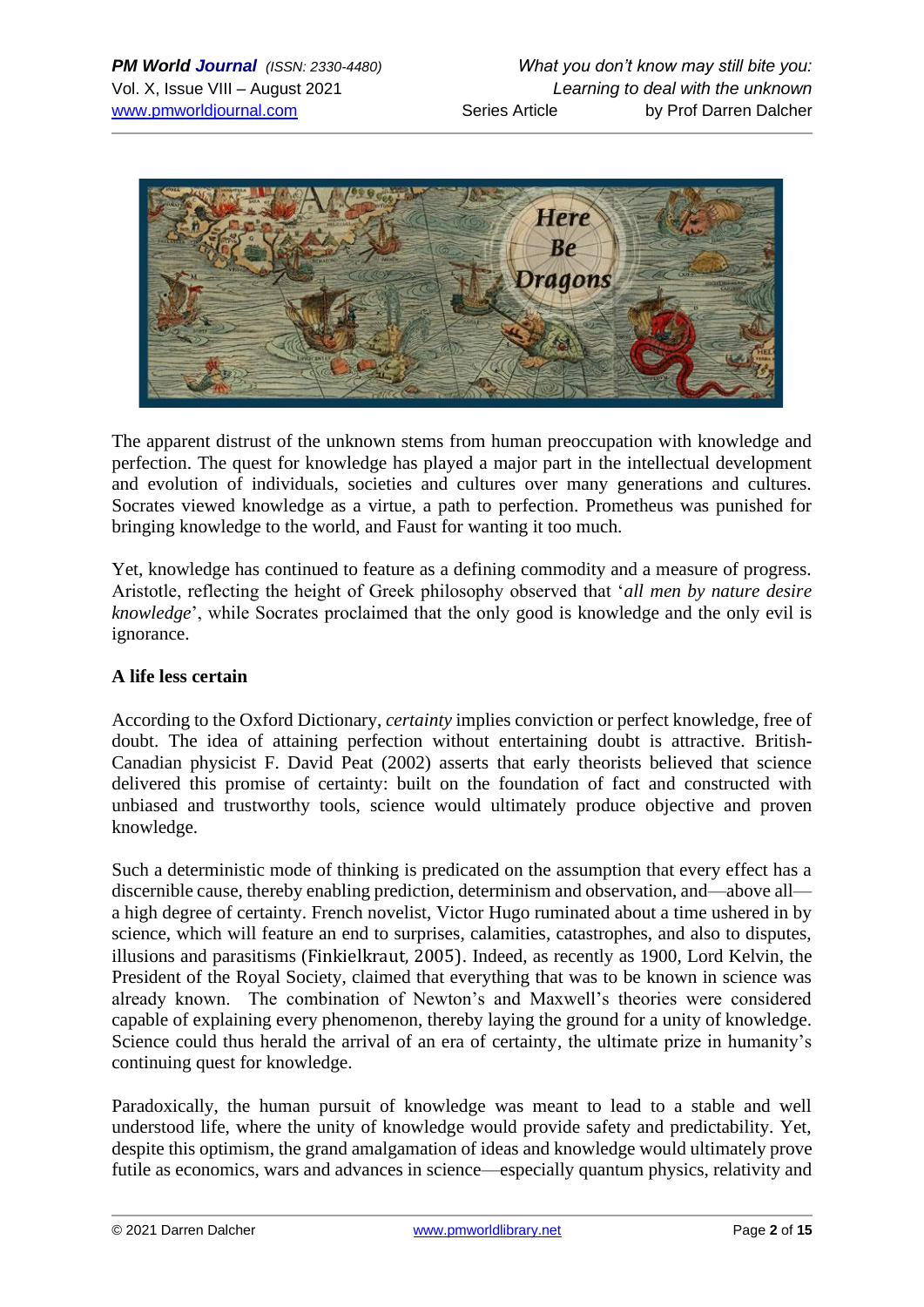complexity—were to challenge the notion of perfect knowledge and the proposed benefits that it might bring. The quest to tame the uncontrolled forces of nature through knowledge and understanding had never materialised. Indeed, British social theorist Professor Zygmunt Bauman describes society as moving from a solid state (where knowledge is fixed and available) to a constantly shifting liquid modernity. Liquid life cannot stay on course for long, as it is lived under conditions of constant uncertainty, with an ever-increasing fear of being left behind (Bauman, 2005). Devoid of certainties, liquid society struggles to keep its shape, confronting individuals with a series of challenges never before encountered (Bauman, 2007).

The business world is increasingly confronted by the realities of such liquidity, with Charles Handy (1995) heralding the arrival of a changing world of organisations that extends beyond certainty. Indeed, a 2010 survey of 1,541 CEOs conducted by IBM reveals that the key challenge facing global organisations is addressing complexity. The CEOs identify a world that is volatile, complex and increasingly uncertain, with 79% anticipating an upsurge in these features (Berman, 2010). The majority of respondents have serious reservations about the ability of their organisations to manage in such a future but would seek to build such capability. Intriguingly, the US Military has coined the acronym VUCA to account for the increasingly encountered features of volatility, uncertainty, complexity and ambiguity in its operating environment, which render traditional management approaches and past knowledge less useful in preparing for and addressing future challenges. Moreover, the recent experience of the pandemic has demonstrated the potential wider impacts of uncertainty and the unknown on every conceivable aspect of life, work and society (Dalcher, 2020).

## **The problem with uncertainty**

Much as in medieval times, knowledge and familiarity remain key to characterising and mapping the world around us. The certain world, where repetition offers a strategy for addressing similar problems using well-understood tools in well-understood contexts, resides in the bottom left quadrant of Figure 1. Former French President Charles de Gaulle noted that greatness was a road leading towards the unknown. Modern organisations, especially in postpandemic times, increasingly find themselves operating in the new world of the top right quadrant, which is replete with uncertainty, where knowledge is scarce, and unfamiliarity breeds fear of the unknown.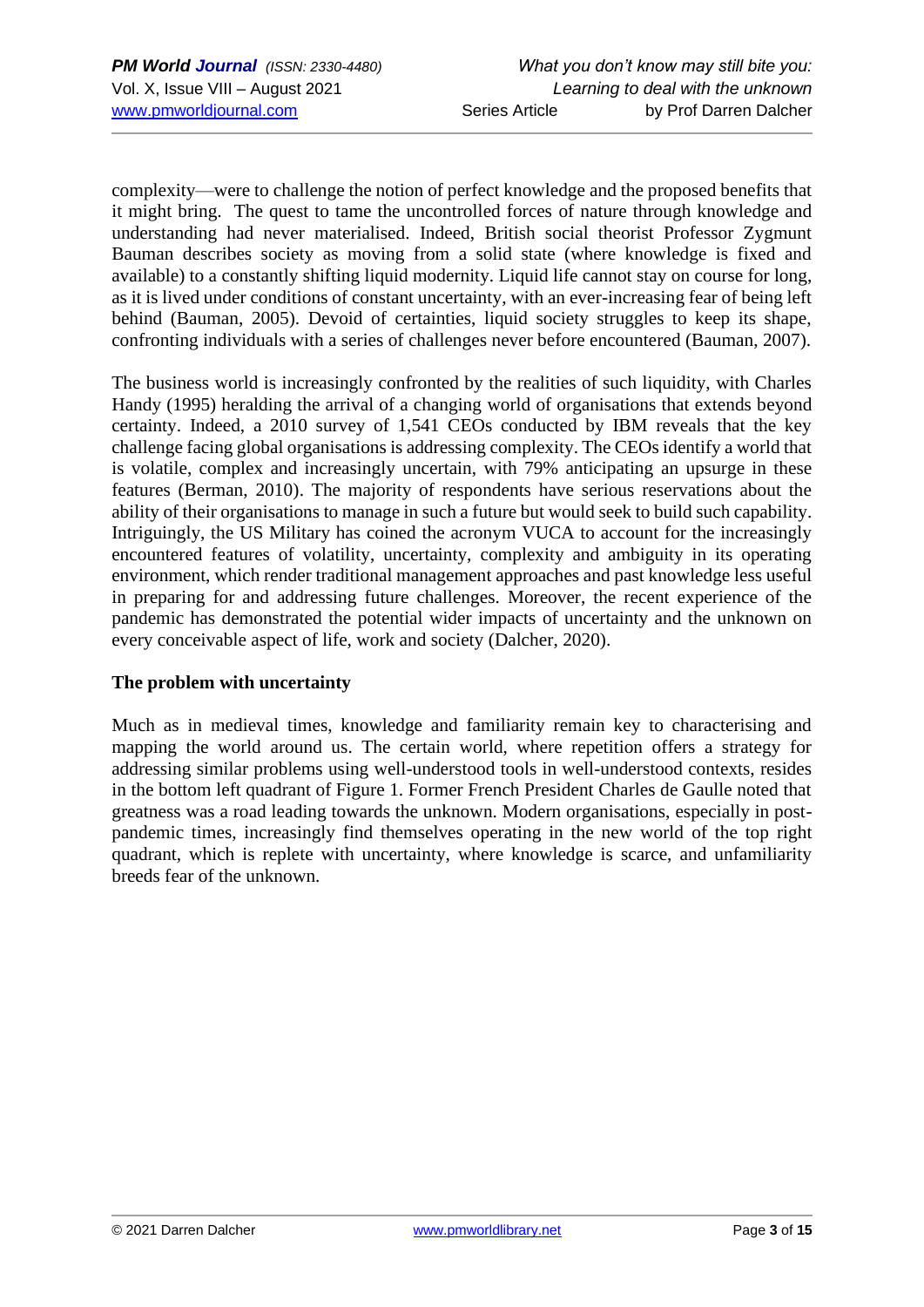

**Figure 1: The world of action, adapted from Stephenson (1994)**

Uncertainty can be characterised as novel situations where perfect knowledge of the past offers little or no value to support decision-making in the future. However, people generally remain uncomfortable with uncertainty and most would therefore prefer (known) risk to uncertainty.

For a simple demonstration consider the following situation:

You have in front of you two urns, labelled Urn I and Urn II:

Urn I has 100 red and black balls, but you do not know in what proportion. Urn II contains exactly 50 red balls and 50 black balls.

I will now offer you three betting situations:

1. Without looking I will extract exactly one ball from each urn. Would you prefer to bet \$100 on getting a red ball in BOTH Urns, or on getting a black ball in BOTH urns?

2. This time you are allowed to take out just one ball (without looking) from either urn. Would you rather bet \$50 on finding a red ball in Urn I or finding a red ball in Urn II?

3. Once again, you are allowed to take out one ball (without looking) from either urn. Would you prefer to bet \$50 on getting a black ball in Urn I or a black ball in Urn II?

#### **Figure 2: The Ellsberg Paradox**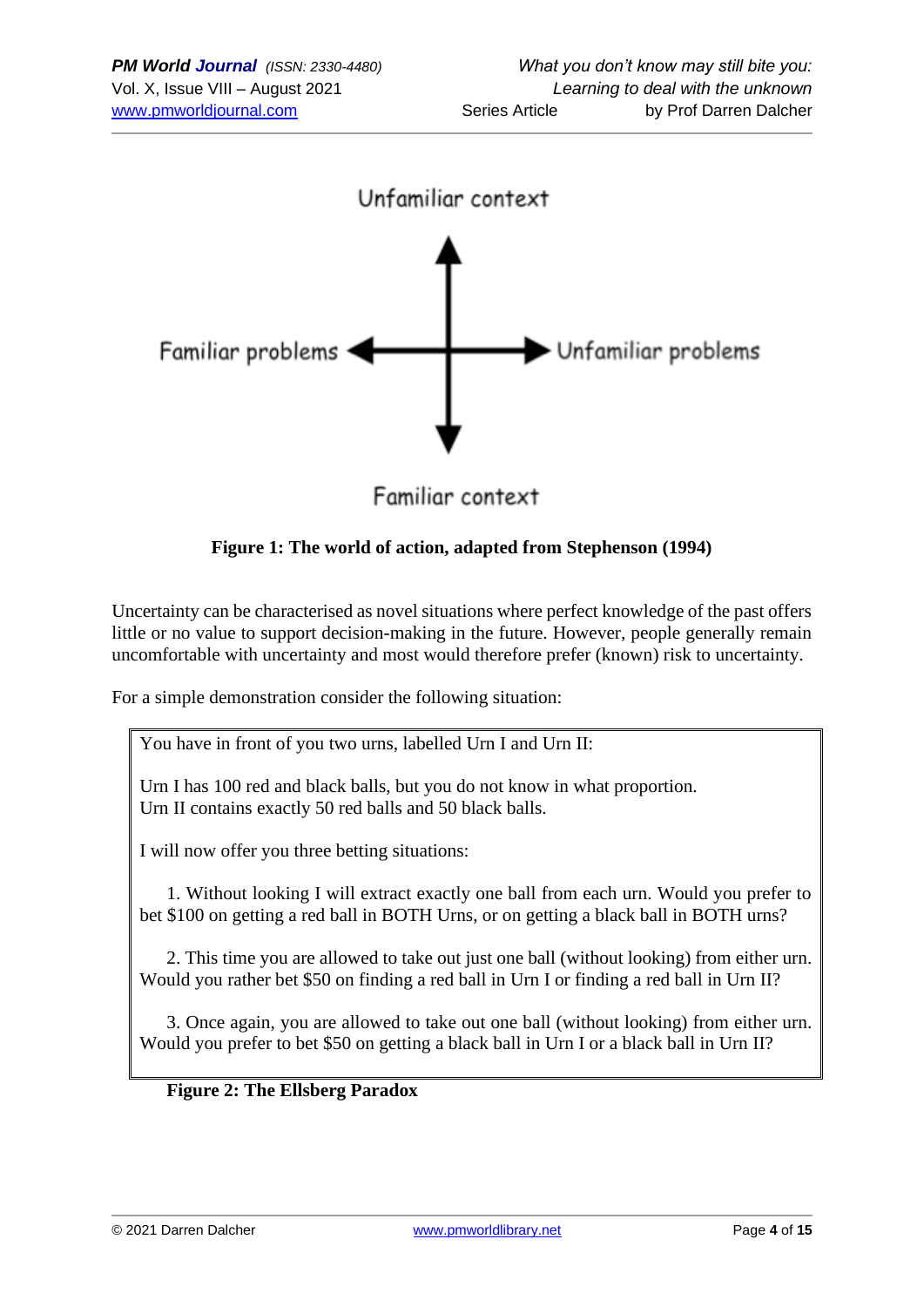The experiment has been conducted with tens of thousands of subjects. It is known as the Ellsberg paradox (Ellsberg, 1961). The results are almost always the same. Most subjects are indifferent between betting \$100 on either red OR black balls in BOTH urns. This is hardly surprising, as there appears to be an equal chance of winning in either case.

Yet, most people prefer betting \$50 on red in Urn II over betting on red in Urn I. They ALSO prefer betting \$50 on black in Urn II over black in Urn I. The typical rationale that is given by subjects is that the precise proportions of red and black balls in Urn II are known and therefore this is a 'less risky' bet. The results suggest that people prefer situations of risk (where the proportions of balls of two different colours were determined at fifty-fifty) to those of true uncertainty (where the balls were taken out of a random mixture – thus implying a probability of a fifty-fifty mix). When betting on a particular colour, most respondents would choose the determined proportion for each colour suggesting that the probability of either colour is greater than fifty percent (whilst also showing no difference between the colours when asked to bet for one colour in both piles).

This pattern of preference is inconsistent with rational decision-making. The implication of what has been termed the Ellsberg Paradox is that decision makers are more comfortable with risk than they are with uncertainty. Interestingly, the amount of money on offer (i.e. the potential prize) does not alter the choice preference of participants so that the same results are obtained when the gamble offered is for \$50 and for \$500,000. Nor does the level of knowledge and expertise in decision making appear to change the preferences of subjects, with experts making similar choices to novices.

Other experiments reveal that decision makers will defer major decisions in the face of uncertainty. This applies even when the decisions are not directly linked, showing that uncertainty in one area can impact our performance in other areas. For example, when offered a special holiday package at a greatly reduced price, most students deferred their choice and elected to pay a non-refundable deposit until they found out if they passed their final year exam. Other groups were told their final result and the majority of those who passed and also of those who failed elected to buy the very same offer (presumably either as a treat or in order to feel better). I have tried experimenting with similar configurations with professionals who were waiting to hear the outcomes of a major decision regarding project funding or a promotion with almost identical results. The majority of those awaiting results elected to defer and pay a deposit, while the majority of those who were given their result, almost regardless of the outcome, elected to make the same positive decision. The rationale being that if you pass or win a bid, you deserve a celebration. Similarly, if you fail or lose, you merit a commiseration prize. However, while the result remains known it is impossible to make a definite decision (even though in either consequence, you are likely to opt for the same core action). The lack of knowledge thus appears to have a debilitating impact upon the decision maker. Nonetheless, it is worth noting that an incremental decision, with minimal investment, is still desirable when it appears to retain the ability to defer the decision to when the results are known with certainty…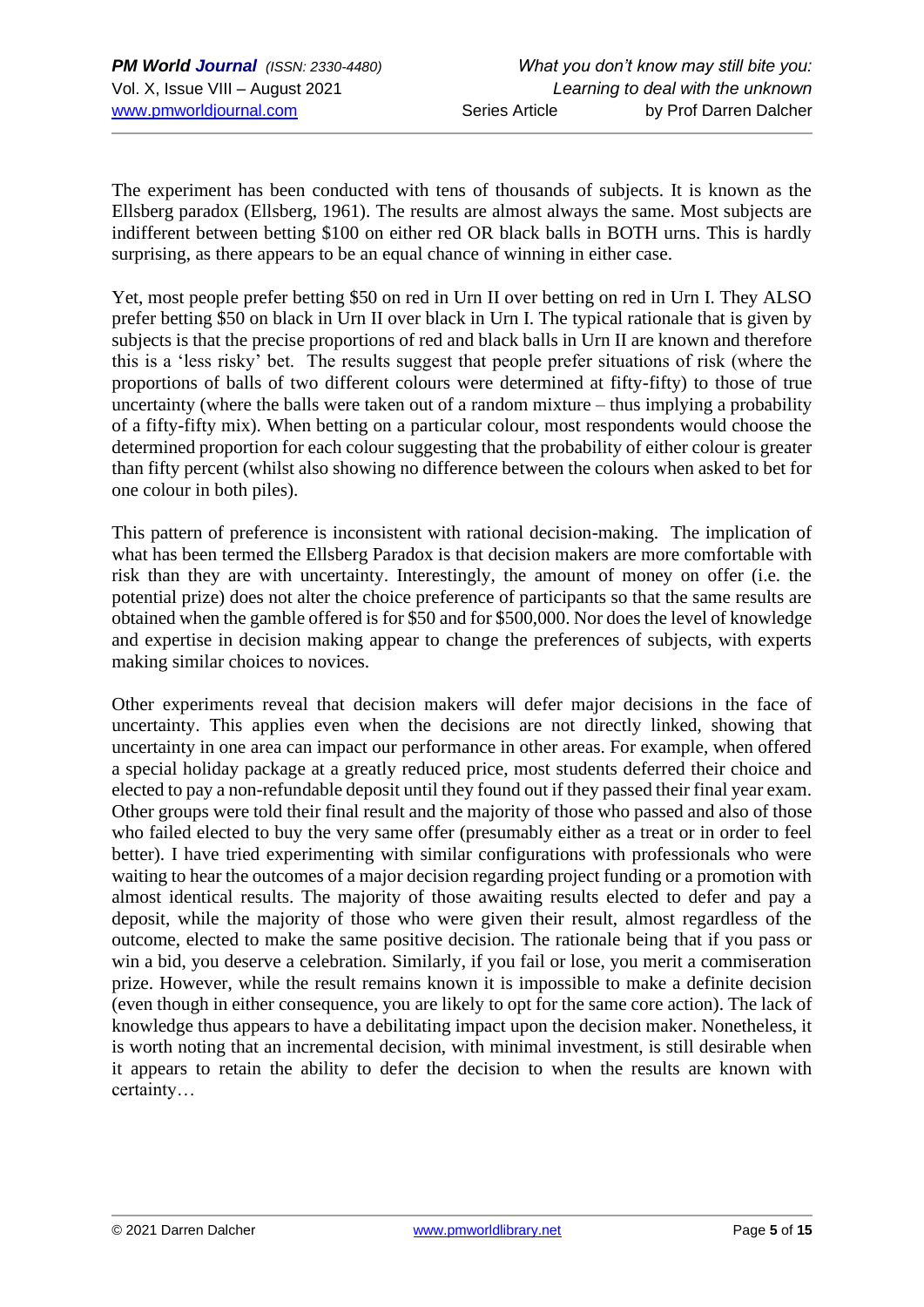#### **Making sense of uncertainty**

"*We cope with uncertainty irrationally by ignoring it or by worrying*" – Detlof Von Winterfeldt

Uncertainty is problematic. The Ellsberg paradox and our recent experiences with the Covid-19 pandemic underscore an inability to handle uncertainty. Most of us are uncomfortable in the presence of uncertainty and would prefer some partial knowledge to total ignorance regarding a given situation. As a result, the opportunities that are embedded in uncertain situations may often be sacrificed in an effort to opt for risk as opposed to uncertainty (additional potential benefits may also be lost in a further effort to reduce the level of risk).

The distinction between risk and uncertainty has traditionally been explained in terms of the available knowledge (Knight, 1921; Keynes, 1936; Dalcher, 2017). Whilst there have been multiple attempts to classify different types of uncertainty (cf. Dalcher 2010; 2016; Ward & Chapman, 2011), Kay and King (2020) offer a fundamental characterisation building on the work of Knight and Keynes. Firstly, they position uncertainty as '*the result of our incomplete knowledge about the world, or about the connection between our present actions and their future outcome*' (p. 13). Secondly, they distinguish between resolvable uncertainty and radical uncertainty:

**Resolvable uncertainty** can be removed by looking something up, or which can be represented by a known distribution of outcomes (p. 14).

**Radical uncertainty** where there are no means for resolving the uncertainty as we simply do now know (ibid.).

Radical uncertainty therefore represents a complete lack of knowledge which may be represented by different dimensions such as lack of information, ambiguity, obscurity, ignorance and vagueness (ibid.). The lack of information may relate to not knowing what will happen, as well as to the kind of things that may happen ranging from the unimaginable to the unlikely. Radical uncertainty is increasingly utilised in economics to theorise the impossibility of foreseeing the outcomes of scientific and technological development work where preferences evolve as other agents act and respond (see for example, Roth, 2009; Ormerod, 2015; Feinstein, 2020). Kay & King are duly concerned that economists have failed to account for the fundamental properties of radical uncertainty, a belief that they maintain has further infected other disciplines such as sociology and psychology (2020: 15). In their view, the policies and strategies employed by banks and businesses, do not take the characteristics of radical uncertainty into account, using inadequate quantitative models that cannot account for the many different facets of radical uncertainty (p. 16). The troubling implications are that many potential options and possibilities are being naively ignored.

The existence of uncertainty and ambiguity are often viewed with discomfort. Uncertainty appears to act as a deterrent and determines where and how we engage with situations. Contemporary economists John Kay and Mervyn King (2020) conclude that people crave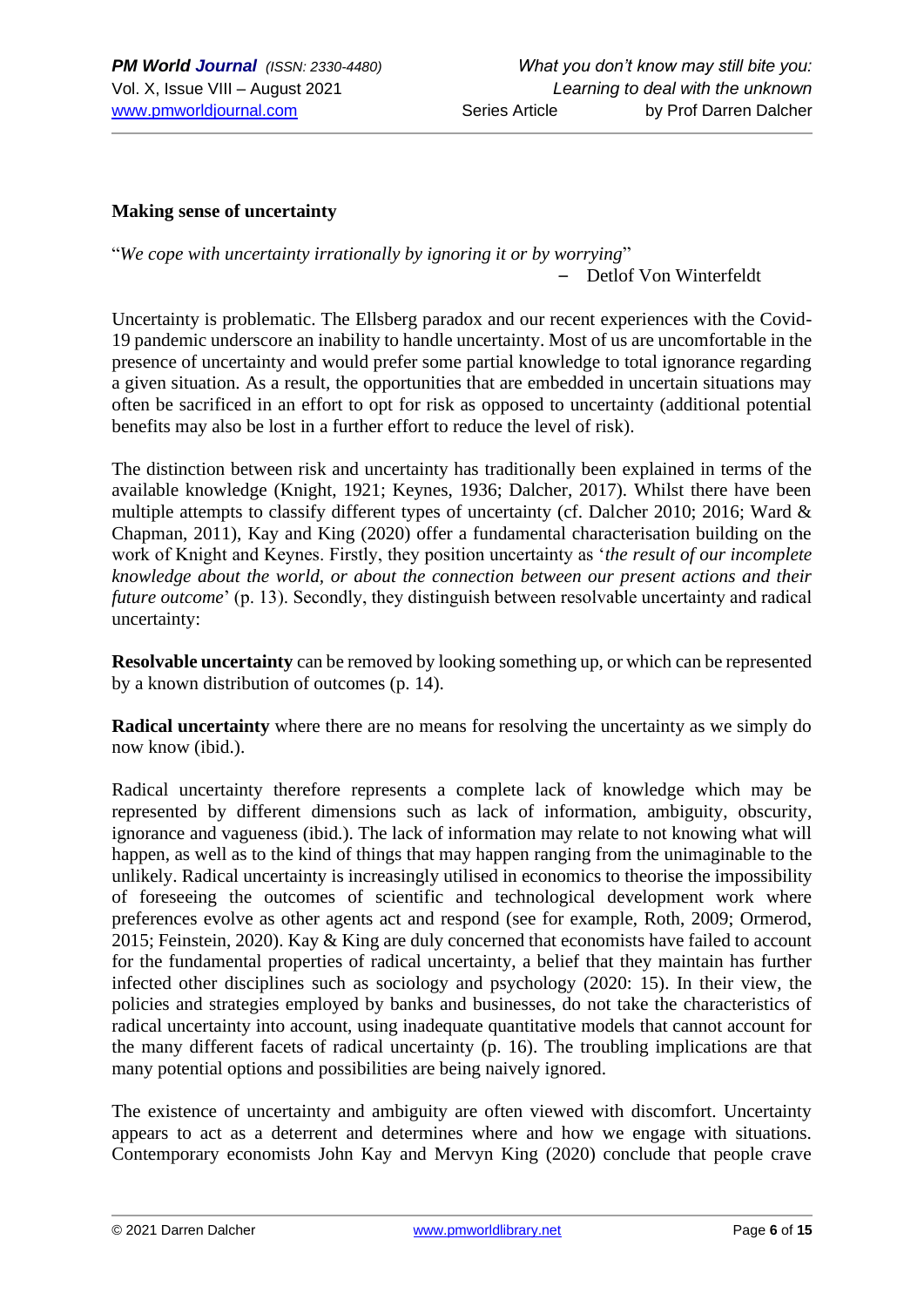certainties which cannot exist and invent knowledge they cannot have, eschewing long-evolved abilities to adapt to environments that are only imperfectly understood. Social scientists Mary Douglas and Aaron Wildavsky (1982) note that uncertainty prevents or inhibits risk taking, while Schoemaker (2002: 13) similarly suggests that managers tend to have myopic eyes and timid souls. Indeed, risk managers and project leaders, often do not manage risks or seek opportunities, but instead simply try to avoid uncertainties and ambiguities. Yet, unexpected events are unexpected, often leading to new opportunities (Lindkvist, 2011) and they open the potential to innovate and develop novel strategies in order to profit from ambiguity (Schoemaker, 2002).

Given the concerns expressed by CEOs about their ability to operate in the top right quadrant, how could we begin to organise our management and leadership actions to successfully deliver in an uncertain world? Moreover, given that exploring the unknown requires tolerating uncertainty, how do we develop these new capabilities, and even learn to embrace and explore such scenarios?

Lessons from the analysis of thousands of planning and execution failures over the last few decades indicate that in common with our medieval ancestors, individuals and organisations struggle to accommodate uncertainty. As seen in the choice of holiday example and the various national efforts for dealing with the impacts and consequences of the pandemic, the fear of the unknown and the lack of knowledge can have crippling effects that combine to stall effective decision-making and arrest progress. Learning to perform in the unfamiliar settings that typify the top right quadrant requires the development of new learning and adaptation skills for taming and handling uncertainty, leveraging emerging opportunities and addressing the unknown.

## **A way forward: Learning to play with dragons**

Danish physicist Niels Bohr opined that "*prediction is difficult, especially if it is about the future*". Indeed, the holiday insurance scenario discussed above suggests that small decisions with smaller commitments are more acceptable. That might work well in incremental settings or in-the-small, but what can we do about the dragons and the other beasts of the unknown? How do we begin to tame them? How do we devise our strategies, and carry on to develop and implement them when so much remains unknown?

Playing the uncertainty game requires brand new skills for engaging with change, novelty and the unknown. The traditional tools and techniques devised for strategic analysis and management prove to be insufficient or inadequate in capturing and addressing the full remit of uncertainty. Given the limitations, there is a need for new ideas and inspiration. The authors of our guest article this month, Daniel Oriesek and Jan Oliver Schwarz, rise to the occasion and offer fresh insights and perspectives, based on their recent book *Winning the uncertainty game: Turning strategic intent into results with wargaming* published by Routledge.

Oriesek and Schwarz (2020) build on their long standing interest in wargaming to develop a viable approach for securing corporate value in uncertain settings. Oriesek & Schwarz (2008) identify a coprporate need for wrestling with novel, yet highly complex scenarios, proposing the use of wargaming as an effective tool for testing strategies, planning and preparing for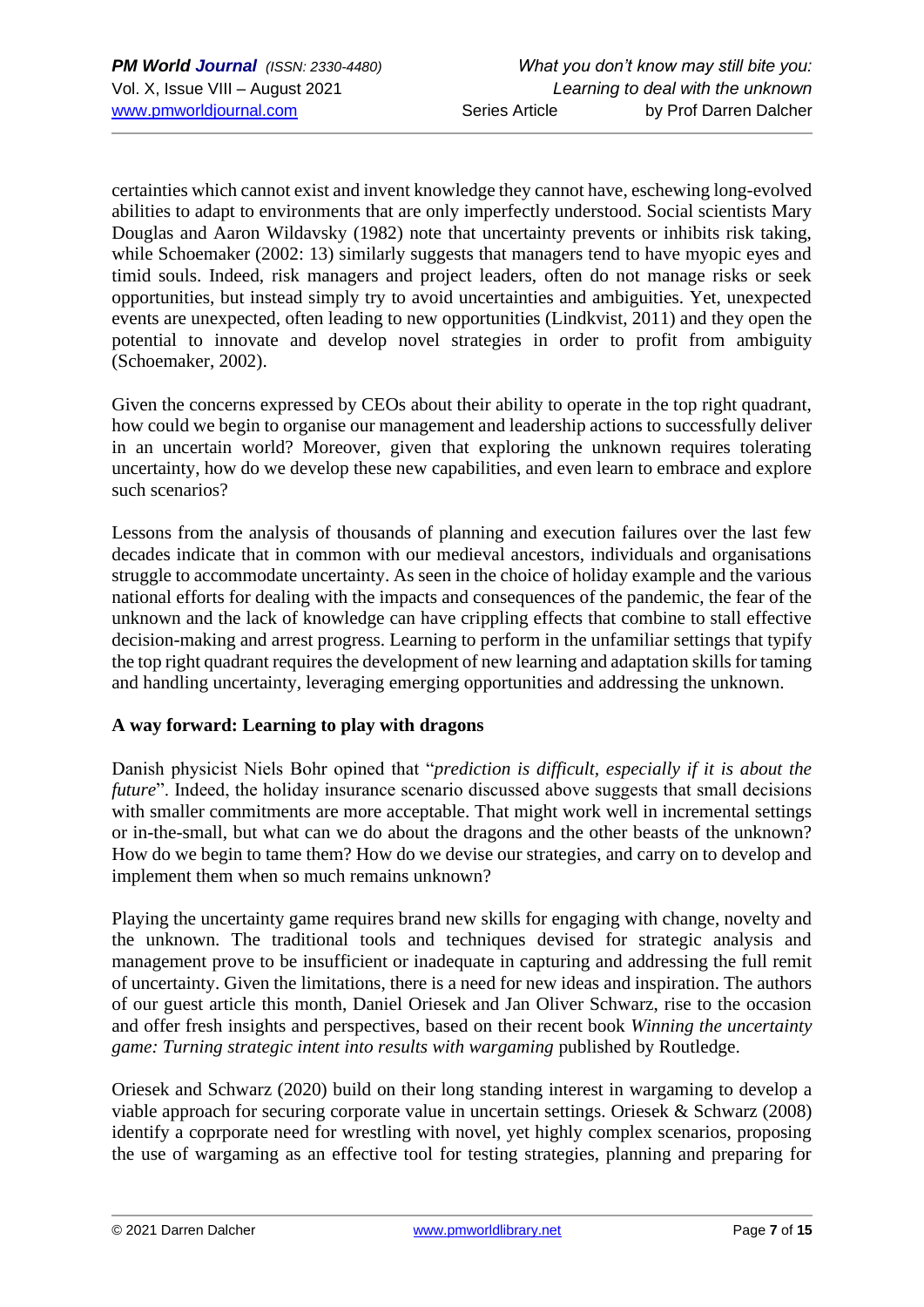crises and managing change. More crucially, the approach enables organisations to imagine potential future scenarios, thereby enhancing their ability to anticipate, learn and adapt for an unknown future. While wargames may take place in an organised and controlled environment, allowing trials, experimentation and development, they offer sophisticated lessons about the viability of different approaches, whilst gaining essential practice in adapting, adjusting and improving in (simulated) real time as conditions and circumstances unfold. Rather than remain in the the military domain, Oriesek and Schwartz envisage wargaming as an indispensable development and preparation approach and an vital tool for accelerated learning in a realistic setting.

Their recent work (Oriesek & Schwarz, 2020) updates their earlier thinking, offering important new insights, reflecting the challenges that emerge for organisations operating in an ever faster and more unforgiving world. The authors recognise greater uncertainty emenating from the environment embedding organisations, and therefore consider strategy as the approach for dealing with the uncertainty. They look at lessons from military operational planning, where wargaming links together to the intent defining the strategic level, and the specific actions of the tactical level to unify the overall effort behind a common objective. The joint approach allows for local flexibility in dealing with emergent conditions and variations, whilst seeking to maximise the potential corporate value. Oriesek & Schwartz therefore offer an imported and well tried approach for harnessing the clarity of thinking obtained from the military used to combine the different levels of management and leadership required to produce a single aligned and focused response to outside opportunities and threats in real time.

Games, including wargames, provide a safe environment for experimenting and coming to grips with the important aspects of real life. The idea of using games as a way of engaging with uncertainty is appealing; they enable players to make sense of the rules, the participants, the end states, and to sample different starting positions, postures, strategies and responses. Costikyan (2013) observes that humans devote a significant effort to trying to manage and ameliorate uncertainty. Games therefore act upon this cultural construct by creating a nonthreatening environment for interacting with the most intimidating aspects of uncertainty. Whilst the struggle to master uncertainty is central to their appeal (ibid.: p. 2), the compelling act of playing games thus leads to the development of an important new capability needed to come to terms with uncertainty. Indeed, uncertainty is not manifested in the outcomes of the game (p. 13), but in the unravelling path that emerges and the parameters that seem to apply.

Gamers learn, reflect and improve over time, developing skills that can be applied to their next session or level. Simple, or finite games prove less exciting because the goals are pre-defined, the rules are known and the boundaries clearly demarcated. Open-ended games, or infinite games (Carse, 1986) may not have articulated rules, boundaries, goals, or knowledge of the number of players and their priorities. Developing effective strategies therefore requires more elaborate and reflective engagement over time in order to fine-tune and hone skills and capabilities, and learn to play in the space where the rules and boundaries are vague, ambiguous or non-existent altogether.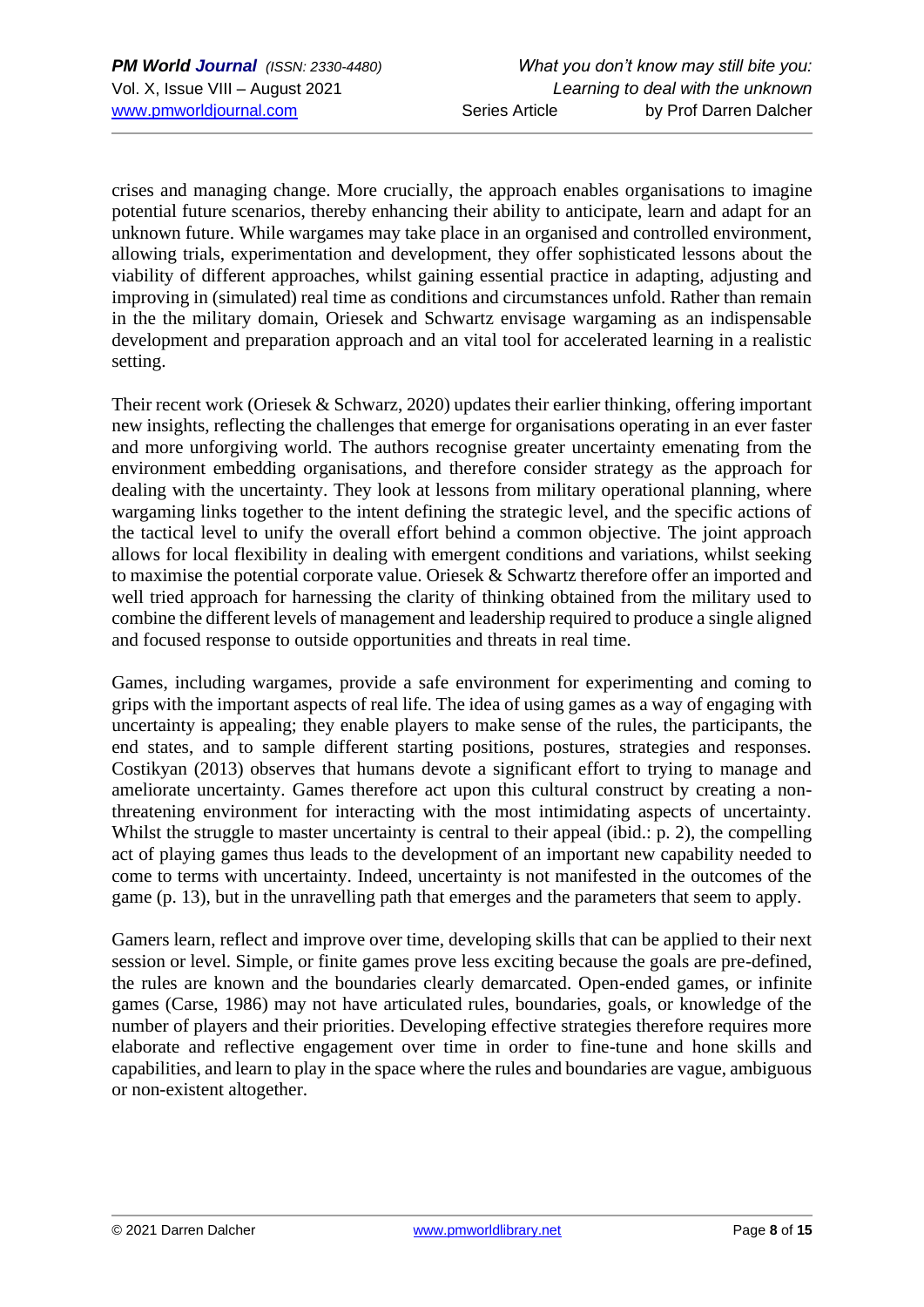Wargames are particularly useful in providing insights into human decision making in the face of uncertainty (Pournelle, 2017). Wargaming can affect strategic change when traditional command and control methods applicable in stable environments prove inadequate in complex and fast-evolving environments (Franken & Thomsett, 2013). Specifically, they provide an essential means of experimentation in complex environments where decisions are needed, the parameters are not clear, the problem domain is not well defined, and the factor of uncertainty is very high (Hodicky, 2017: 149), and when change is unexpected and irreversible (Franken & Thomsett, 2013) with multiple agents and conditions in constant interaction. Wargaming can also uncover future dynamics and support the deliberate exploration of how a future competitive landscape may evolve (Schwarz et al, 2019: 133), thereby introducing the potential for novelty and innovation. They thus provide an approach for buying information, trial-anderror learning, and exploring a repertorise of potential responses, opportunities and risks, whilst also honing and improving the expertise, skills and capability related to decision making, adaptation, responding to emergent conditions and overcoming biases. Ultimaetly, the notion of wargaming enables Oriesek and Schwarz to offer an approach that can begin to tame the dragons of the unknown, with minimal risk, focusing instead on turning strategic intent into meanigful results and useful value, even under the most difficult and fast-changing conditions.

## **Mastering adaptive action as a way forward**

"*It would be profoundly reassuring to view the current economic crisis as simply another rough spell that we need to get through. Unfortunately, though, today's mix of urgency, high stakes, and uncertainty will continue as the norm even after the recession ends. Economies cannot erect a firewall against intensifying global competition, energy constraints, climate change, and political instability. The immediate crisis—which we will get through, with the help of policy makers' expert technical adjustments—merely sets the stage for a sustained or even permanent crisis of serious and unfamiliar challenges*."

– Heifetz, Grashow & Linsky, 2009

The need for novel approaches is compelling. Hamel (2012) makes a convincing case for building organisations that are fit for the future. A fundamental aspect is the focus on the area of adaptability. Hamel recognises that deep change is '*almost always crisis-driven; it's tardy, traumatic and expensive*' (p. x). The world is changing at an increasingly rapid pace requiring strategic renewal exercised at an exponential rate (p. 86). Given that change often reflects a need to act in response to the unknown and unexpected, future challenges would require the ability to adapt in order to survive (p. 87) and continue to thrive. Negotiating an uncertain future requires a mix of anticipation, flexibility, variety and resilience. Acquiring such a range of skills is arduous and requires a way of developing, growing and learning.

Hopkins & Cameron (2019: 1) similarly observe that agile delivery and digital business no longer maintain the competitive advantage they once did due to their inherently reactive nature. Successful businesses have progressed beyond the need to predict the future years in advance, opting instead to become adaptive to unfolding events, by balancing features of preparing for the unexpected with thoughtfully rethinking the present and reconfiguring themselves (p. 2). Hopkins (2020) identifies three specific trends for organisations entering the 2020s: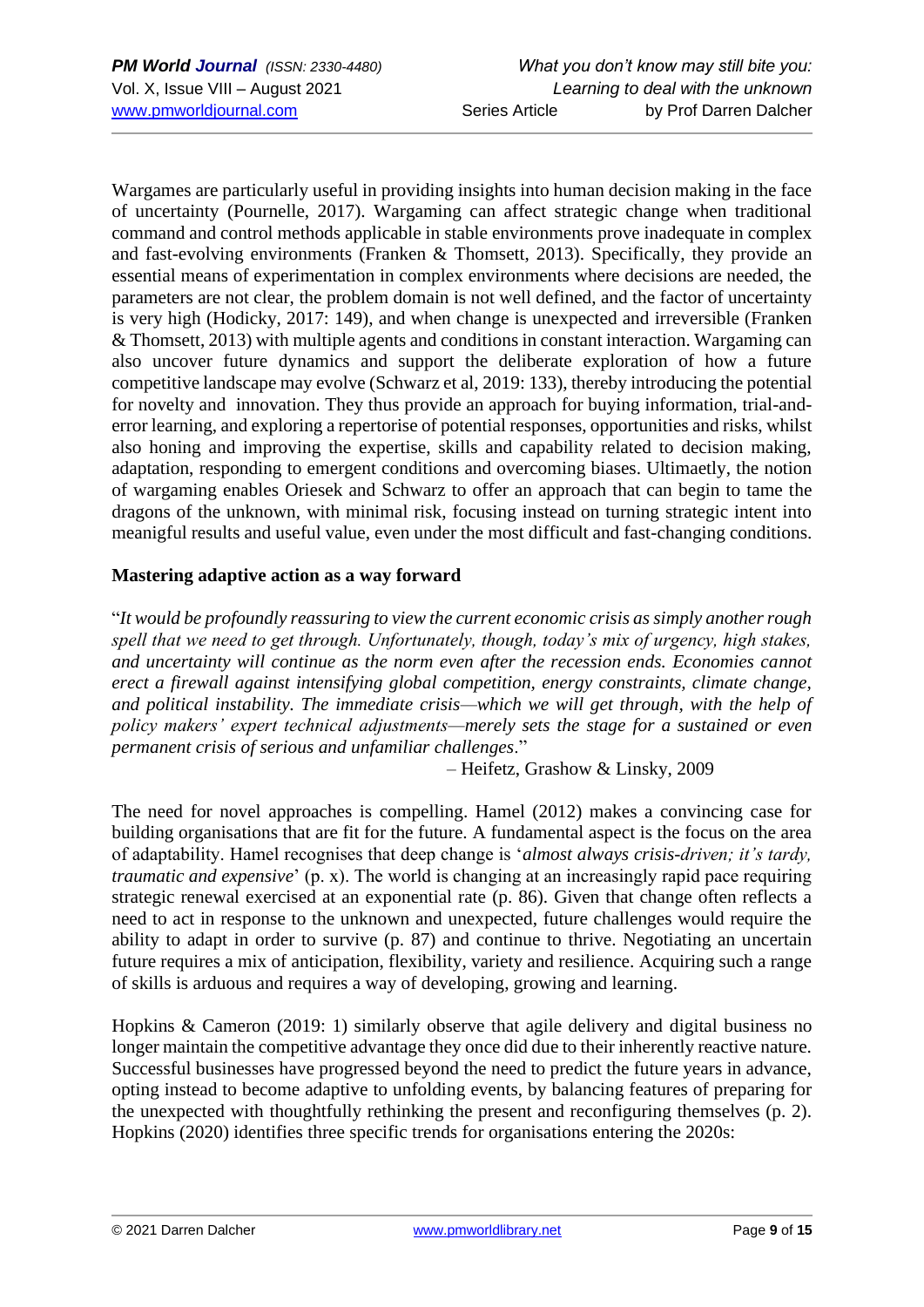- 1. The necessity to master uncertainty rather than manage risk
- 2. The recognition that resiliency (the ability to respond and recover from unpredictable events) is elemental to organisational value
- 3. The shift towards business-outcome based investments

With outcomes defined as meeting customer needs now or in the near future, and investing in order to achieve these outcomes, organisations will be able to adapt more easily to change, enabling future options (ibid.). Haeckel (1999) advocates for fast and even instantaneous response to emerging discontinuous change, which can be addressed as an adaptive system, allowing organisations the advantages of scale and scope through a *sense-and-respond* business model devised to cope with the unexpected. The implication is that organisations must be able to sense early and respond quickly without reverting to long term forecasts and thereby becoming an adaptive enterprise (p. 4). Organisations able to sense and respond will thus be able to adjust their mindset and skills and continuously innovate and create new products (Gothelf & Seiden, 2017) in order to gain and sustain competitive advantage. In doing so they become adaptive enterprises, open systems that can adapt, learn and respond to unpredictable change (Haeckel, 1999: 5).

Becoming adaptive necessitates significant shifts and adjustments to how organisations are perceived and constructed. It may also benefit from the provision of dual operating systems capable of operating efficiently, whilst also seeking to sense-and-respond in order to take advantage of emerging opportunities and changing conditions. The key to operating in such demanding environments relies on the development of deliberative and reflective action models. Action is the antithesis of analysis-paralysis, or the constant search for perfect information, and taking small samples and reacting accordingly can induce new insights and reflections as well as stimulating the adoption of novel approaches and strategies.

Determining and balancing action in highly uncertain contexts implies deep engagement and learning. It can also converge with an agile inclination to scan the context and move rapidly by probing, experimenting and making informed decisions. Eoyang & Holladay (2020) propose an adaptive action perspective constructed around three simple questions that need to be carefully reflected upon:

- What?
- So what?
- Now what?

The questions begin with a carful observation, followed by thoughtful consideration of consequences, outcomes and implications, before inviting meaningful action. The purpose of the questions is to engage with uncertainty in a dynamic and meaningful way and cultivate an approach that makes sense of interactions as we grapple with the unknown and foggy aspects of any situation one step at a time.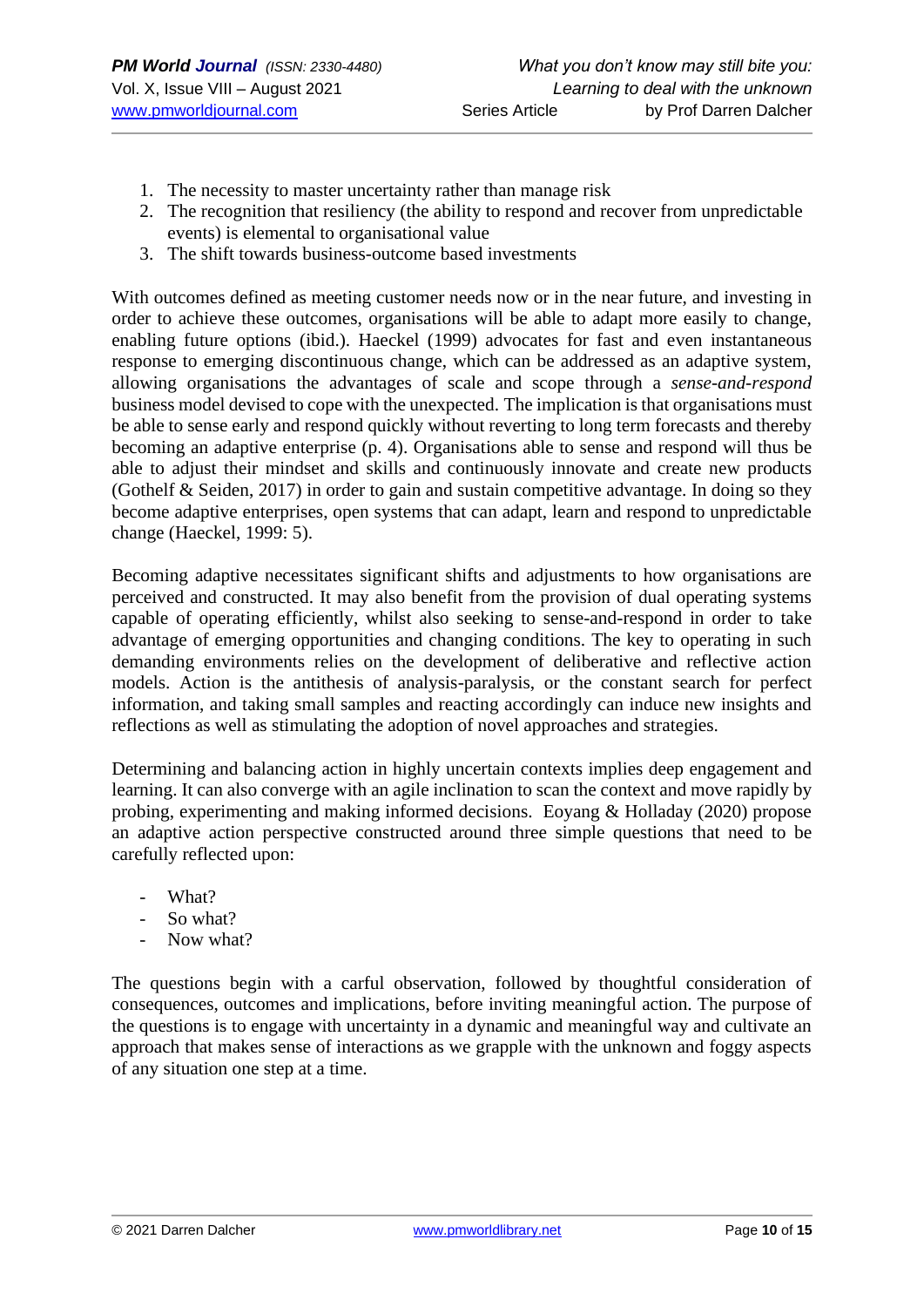#### **So, how do we organise for adaptive action?**

Uncertainty appears to be a permanent companion, especially in an increasingly uncertain world. Yet it also offers the potential for future benefit and novel innovation. Looking for answers in an uncertain world requires a different sort of questions, methods, and expectations. The approaches that work under conditions of certainty would need to be superseded by ones fit for a new world replete with disorder and turbulence (Dalcher, 2014). The requisite characteristics required for success in uncertain environments include strategic anticipation, organisational resilience, corporate agility, open collaboration, navigational leadership, predictive learning, and intelligent judgement. Ultimately, succeeding in taming the dragons depends on developing a new mindset open to making sense of the problems, contexts and methods that can be applied.

To be successful in a dynamic, volatile and uncertain environment, organisations need to align their capabilities with emerging opportunities and harness new sets of skills for dealing with the uncertain and unexpected. The theories and models that have worked in the past are no longer sufficient as organisations and their workforces must learn to adopt a more responsive stance that will enable them to react flexibility, regroup and act in more creative and open ways as they transition into action. We have learned to expect the future to be different and challenging, but are yet to learn how we can learn, grow and improve in that environment. To build organisations that can cope with the new challenges we need to begin with creating a workforce fit for that task and develop flexible and responsive organisations around them.

There is also a fundamental need to rethink management to enable a more informed mode of coping and adapting to the turbulence and upheaval of the unknown and the management overheads required to continuously engage with the hazards and potential that reside within uncertain settings. The steps required to address and harness radical uncertainty would encompass the following actions:

- **Prepare for uncertainty**: Be ready to let go of the known and familiar, support the development of nimble and rapid skills and capabilities, and develop a diverse repertoire of potential responses, an early warning system for detecting surprises and deviations, and a supportive environment for addressing them
- **Detect and assess changes in the environment**: Scan and search for the novel, the unexpected and the surprising
- **Take decisive action**: React in real time; be able to outmanoeuvre the competition through quick anticipation, rapid and nimble response, and flexible and disciplined action; support empowered and creative bursts of activity
- **Develop a strategic advantage**: Seize, shape and exploit opportunities, better defend against threats and adapt to emerging conditions
- **Compress learning cycles**: Be prepared to change the rules of engagement, rethink your position and potential advantages, bounce forward and reinvent your strategic approach
- **Maintain the momentum:** Continue to innovate, adapt, play the enduring long game and explore the emerging terrain and conditions by cycling through the activities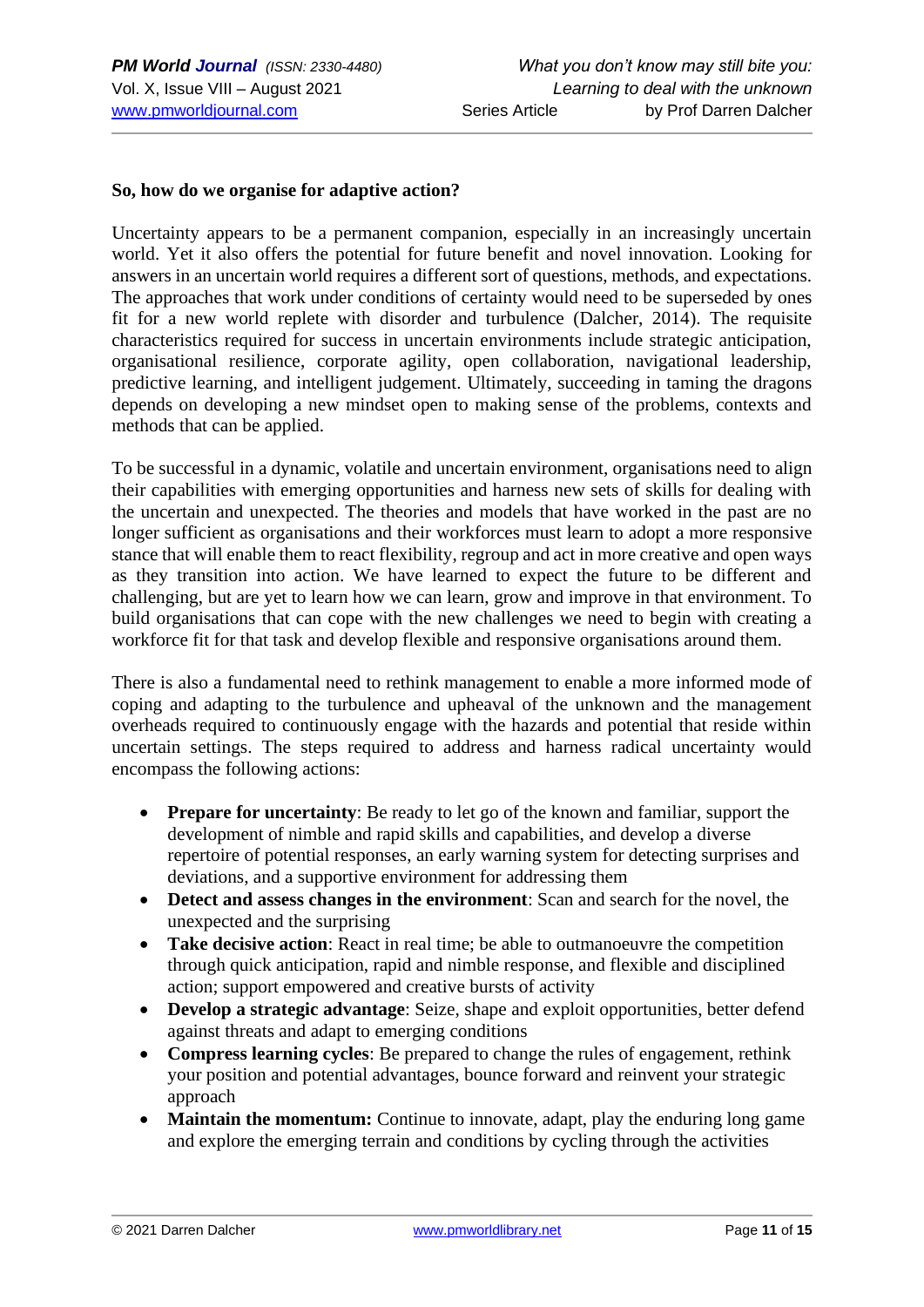There are no magic bullets for slaying the mythical uncertainty dragons—we simply need to learn to adjust and live with them. We do however have a plethora of approaches for scanning, sensing, responding and reacting. Indian Philosopher, Jiddu Krishnamurti observed that "*One is never afraid of the unknown: one is afraid of the known coming to an end*". That sentiment seems to reflect the fear of the medieval mapmakers. Learning to live with the beasts of uncertainty would require the humility and sensitivity to accept the boundaries and the good sense to resort to new ways of thinking, responding and coping with the unknown in informed, agile, flexible, nimble, diverse and resilient new ways. Armed with this new attitude, we can begin to journey, thrive and progress through the fog and mist that shroud uncertainty, recognise that we may be in charge but not in control, and endeavour to explore and gain from the bounty of potential, opportunity and novelty that the new position opens up. In time we may even learn to love and admire the features and highlights of the journey.

### **References:**

Bauman, Z. (2005). *Liquid life,* 2005. Cambridge: Polity.

Bauman, Z. (2007). *Liquid times.* Cambridge: Polity.

Berman, S. (2010). *Capitalizing on complexity.* Somers: IBM Global Business Services.

Carse, J. (2011). *Finite and infinite games*. New York: Free Press.

Costikyan, G. (2013). *Uncertainty in games*. Cambridge, MA: MIT Press.

Dalcher, D. (2010). The paradox of uncertainty: when less means more. *Upgrade: the European online magazine for the IT professional.*, *11*(5), 72-78.

Dalcher D. (2014). Beyond Knowledge: Growing Capability for an Uncertain Future, *Cutter IT Journal*, 27(3), 6-11.

Dalcher, D. (2016). Rethinking project practice: emerging insights from a series of books for practitioners. *International Journal of Managing Projects in Business*. *9*(4), 798-821.

Dalcher, D. (2017). Coming to terms with the unknown: Re-invoking Knightian uncertainty. *PM World Journal, 6*(6), 1-7. [https://pmworldlibrary.net/wp](https://pmworldlibrary.net/wp-content/uploads/2017/06/pmwj59-Jun2017-Dalcher-coming-to-terms-with-unknown-article.pdf)[content/uploads/2017/06/pmwj59-Jun2017-Dalcher-coming-to-terms-with-unknown](https://pmworldlibrary.net/wp-content/uploads/2017/06/pmwj59-Jun2017-Dalcher-coming-to-terms-with-unknown-article.pdf)[article.pdf](https://pmworldlibrary.net/wp-content/uploads/2017/06/pmwj59-Jun2017-Dalcher-coming-to-terms-with-unknown-article.pdf)

Dalcher, D. (2020). Leadership in times of crisis: What's different now?. *PM World Journal*, *9*(5), 1-18. [https://pmworldlibrary.net/wp-content/uploads/2020/05/pmwj93-](https://pmworldlibrary.net/wp-content/uploads/2020/05/pmwj93-May2020-Dalcher-leadership-in-times-of-crisis.pdf) [May2020-Dalcher-leadership-in-times-of-crisis.pdf](https://pmworldlibrary.net/wp-content/uploads/2020/05/pmwj93-May2020-Dalcher-leadership-in-times-of-crisis.pdf)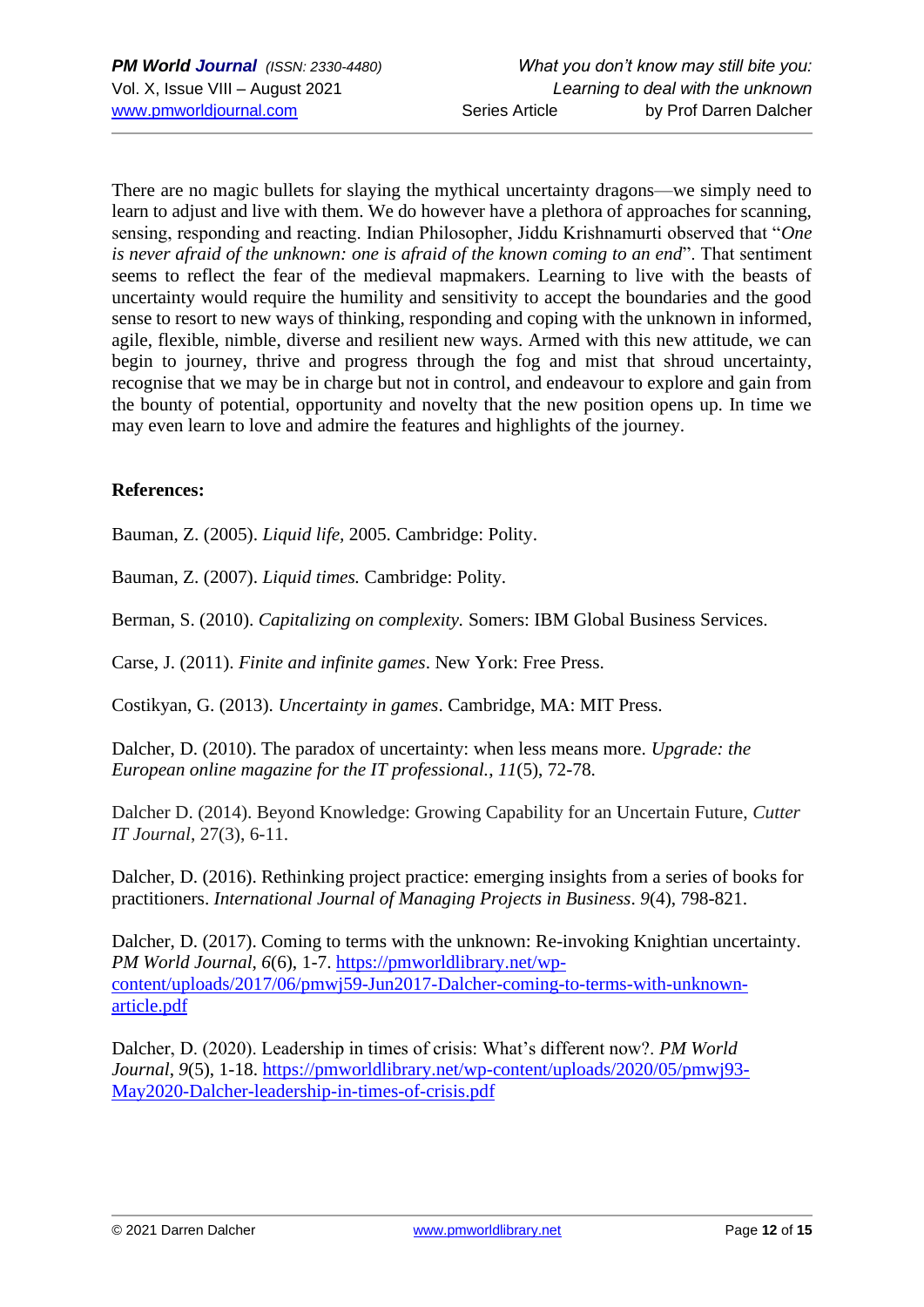Dalcher, D. (2021). Scaling up to business agility. *PM World Journal*, *10*(5), 1-8. [https://pmworldlibrary.net/wp-content/uploads/2021/05/pmwj105-May2021-Dalcher-scaling](https://pmworldlibrary.net/wp-content/uploads/2021/05/pmwj105-May2021-Dalcher-scaling-up-to-business-agile.pdf)[up-to-business-agile.pdf](https://pmworldlibrary.net/wp-content/uploads/2021/05/pmwj105-May2021-Dalcher-scaling-up-to-business-agile.pdf)

Douglas, M. and Wildavsky, A. (1982). *Risk and Culture: An Essay of the Selection of Technological and Environmental Dangers.* Berkeley, CA.: California University Press.

Ellsberg, D. (1961). "Risk, Ambiguity and the Savage Axioms*"*, *Quarterly Journal of Economics*, *75*(4), 643-669.

Eoyang, G. H., & Holladay, R. J. (2020). *Adaptive action*. Palo Alto, CA: Stanford University Press.

Feinstein, O. (2020). Development and radical uncertainty. *Development in Practice*, *30*(8), 1105-1113.

Finkielkraut, A. (2005). *Nous autres, modernes: quatre leçons.* Paris: Ecole Polytechnique.

Franken, A., & Thomsett, H. (2013). When it takes a network: creating strategy and agility through wargaming. *California Management Review*, *55*(3), 107-133.

Gothelf, J., & Seiden, J. (2017). *Sense and respond: how successful organizations listen to customers and create new products continuously*. Boston: Harvard Business Review Press.

Haeckel, S. H. (1999). *Adaptive enterprise: Creating and leading sense-and-respond organizations*. Boston: Harvard Business School Press.

Handy, C., (1995). *Beyond Certainty: The Changing Worlds of Organizations*. London: Hutchinson.

Heifetz, Ronald, Alexander Grashow, and Marty Linsky. (2009) "Leadership in a (permanent) crisis." *Harvard Business Review* 87, no. 7/8 , pp. 62-69.

Hodicky, J. (2017). Wargaming and Challenges in the Experimentation Domain. In *International Conference The Knowledge-Based Organization*, 23(1), 144-49.

Hopkins, B. & Cameron, B. (2019). *Beyond agility – Adaptive enterprises hold the winning hand.* Cambridge, MA: Forrester Research.

Hopkins, B. (2020). Think adaptive for the 2020s. Blog. [https://go.forrester.com/blogs/think](https://go.forrester.com/blogs/think-adaptive-for-the-2020s/)[adaptive-for-the-2020s/](https://go.forrester.com/blogs/think-adaptive-for-the-2020s/) Accessed: 5 August, 2020

Kay, J. A., & King, M. A. (2020). *Radical uncertainty*. Decision‐making beyond the numbers. London: Bridge Street Press.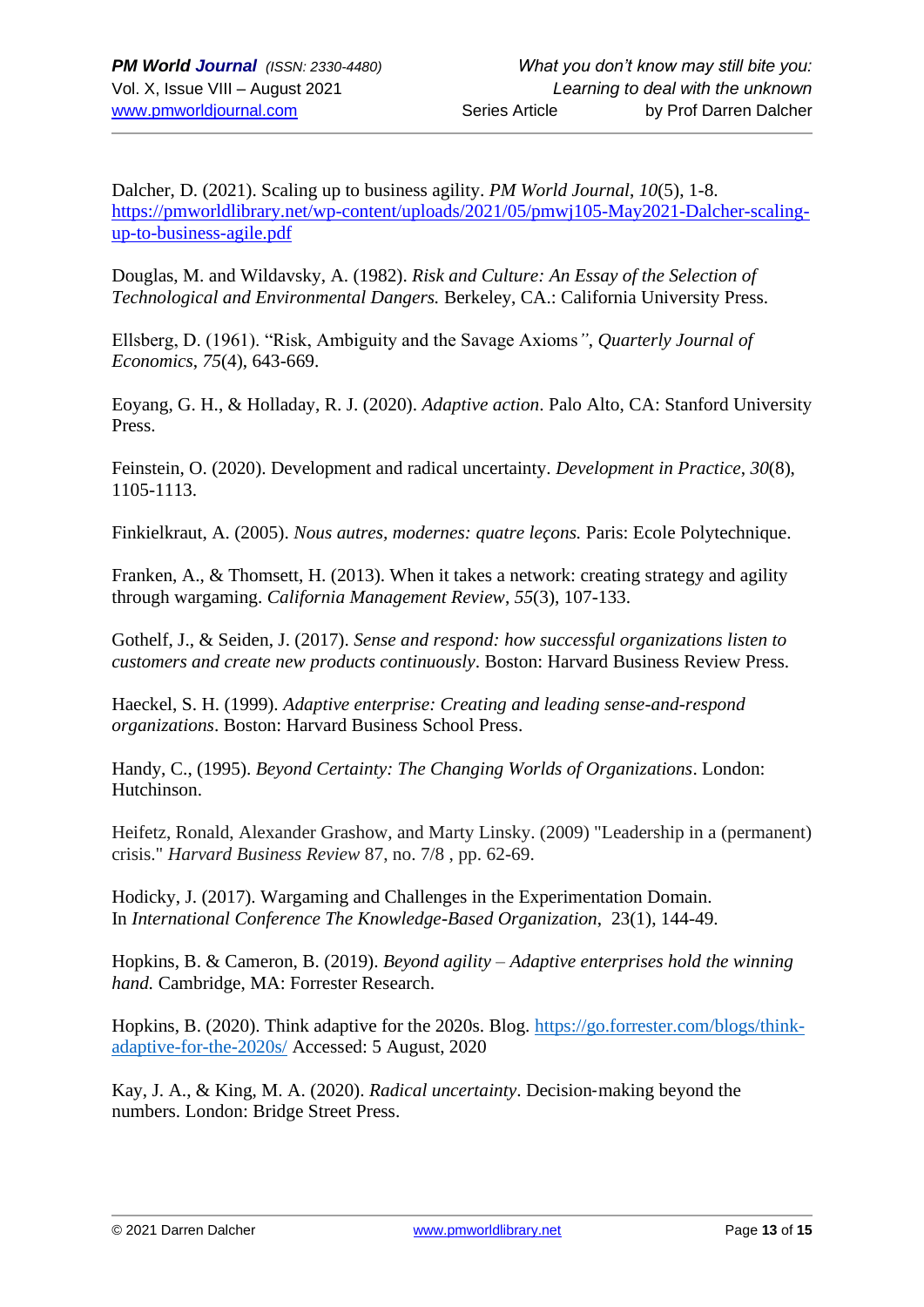Keynes, J. M. (1936). *The general theory of employment, interest, and money*. London: Macmillan.

Knight, F. H. (1921) *Risk, Uncertainty, and Profit*. Boston, MA: Hart, Schaffner & Marx; Houghton Mifflin Company.

Lindkvist, M. (2011). *The Attack of the Unexpected*. London: Marshall Cavendish.

Oriesek, D. F. and Schwarz. J. O. (2008). *Business Wargaming: Securing Corporate Value*. Aldershot: Gower.

Oriesek, D. F. & Schwarz, J. O. (2020). *Winning the uncertainty game: Turning strategic intent into results with wargaming*. Abingdon: Routledge.

Ormerod, P. (2015). The economics of radical uncertainty. *Economics*, *9*(1), 1-20.

Peat, F.D. (2002). *From Certainty to Uncertainty: The Story of Science and Ideas in the Twentieth Century.* Washington, D. C.: Joseph Henry Press.

Pournelle, P. E. (2017). Designing wargames for the analytic purpose. *Phalanx*, *50*(2), 48-53.

Roth, W. M. (2009). Radical uncertainty in scientific discovery work. *Science, Technology, & Human Values*, *34*(3), 313-336.

Schoemaker, P. (2012). *Profiting from uncertainty: Strategies for succeeding no matter what the future brings*. New York: The Free Press.

Schwarz, J. O., Ram, C., & Rohrbeck, R. (2019). Combining scenario planning and business wargaming to better anticipate future competitive dynamics. *Futures*, *105*, 133-142.

Stephenson, J. (1994). Capability and Competence: Are they the Same and Does it Matter? *Capability 1*(1), 3-4.

Ward, S., & Chapman, C. (2011). *How to manage project opportunity and risk: Why uncertainty management can be a much better approach than risk management*. Chichester: John Wiley & Sons.